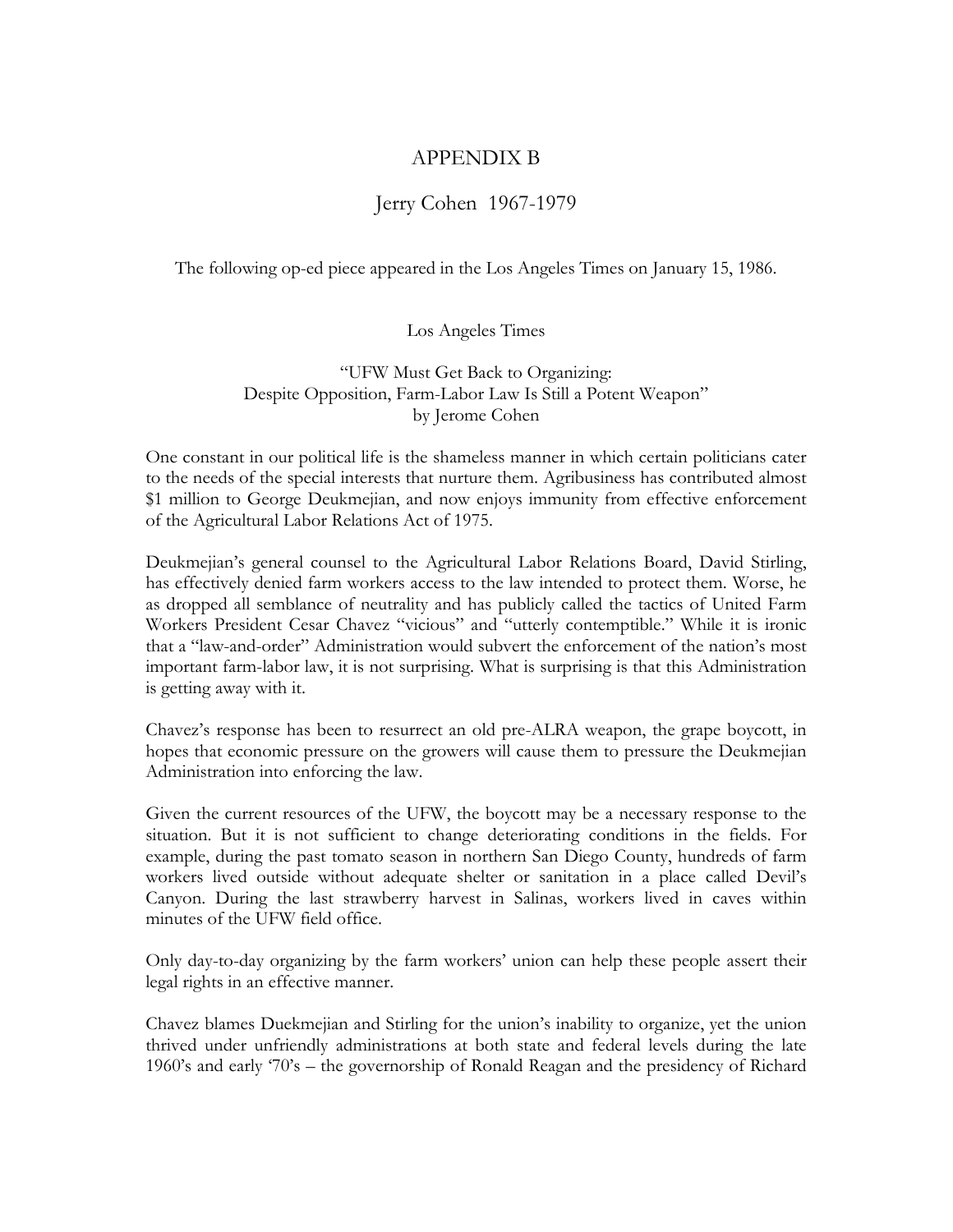M. Nixon. As farm-labor elections statistics prove, the union stopped organizing effectively before Deukemejian became governor in 1982.

The clumsy manner in which Deukmejian and Stirling have underminded the law has given Chavez needed scapegoats. But here we should render unto Cesar what is Cesar's – namely, the responsibility for the UFW's failure as yet to fulfill its promise.

Chavez has the capability to ensure that the UFW fulfills its potential. He simply must return to the basics. During its early years the forces arrayed against the UFW were formidable: the growers, the Teamsters and a host of governmental officials. Yet, the union prevailed. Organized farm workers took responsibility for altering the adverse conditions of their lives. Their actions enabled Chavez to forge an effective coalition of labor, religion, students, consumers, Democrats and liberal Republicans. The real source of power lay in the reality of the struggle.

The tools were not only the boycott but also the picket line, the strike and the aggressive use of the courts. Now there is an additional tool, the ALRA, which is quite simply the best labor law in America. It provides for elections within seven days of filing, immediate worksite access to farm workers, an "industrial unit" in which all farm workers vote together, and a "make-whole remedy" that gives workers back pay as a result of the growers' failure to bargain in good faith – elements for which most unions would gladly give their eyeteeth. The law is still intact. Even with the current hostile Administration, the law would be an asset and not an obstacle in the context of a real struggle, which would generate the power needed to counter the power of agribusiness.

The union when in full fight was like water running downhill. Without the constant pressure brought by some of the best organizers in the nation there never would have been the passage of the ALRA in 1975, and without the pressure later of thousands of organized farm workers there never would have been enforcement of its provisions. Those organizers are gone now, replaced by a giant printing press and a direct-mail campaign – the latest in sophisticate political technology.

Now, junk mail does not organize people; people organize people. In recent months Chavez has emerged from his mountain retreat, spending his image like coin on the boycott hustings. More than just the boycott is needed. Properly viewed, Chavez's use of direct-mail technology could be an additional tool, like the ALRA, to support the essential function of the union – organizing. Unions that do not organize, die.

California farm workers have at their disposal the best labor law in America and the only man who ever successfully formed a farm-labor union. Yet, they have little faith in the processes of the law, and suffer rapid deteriorating conditions in the field. Only organizing will give these people a sense of the possibilities of life in this country, and a sense of hope.